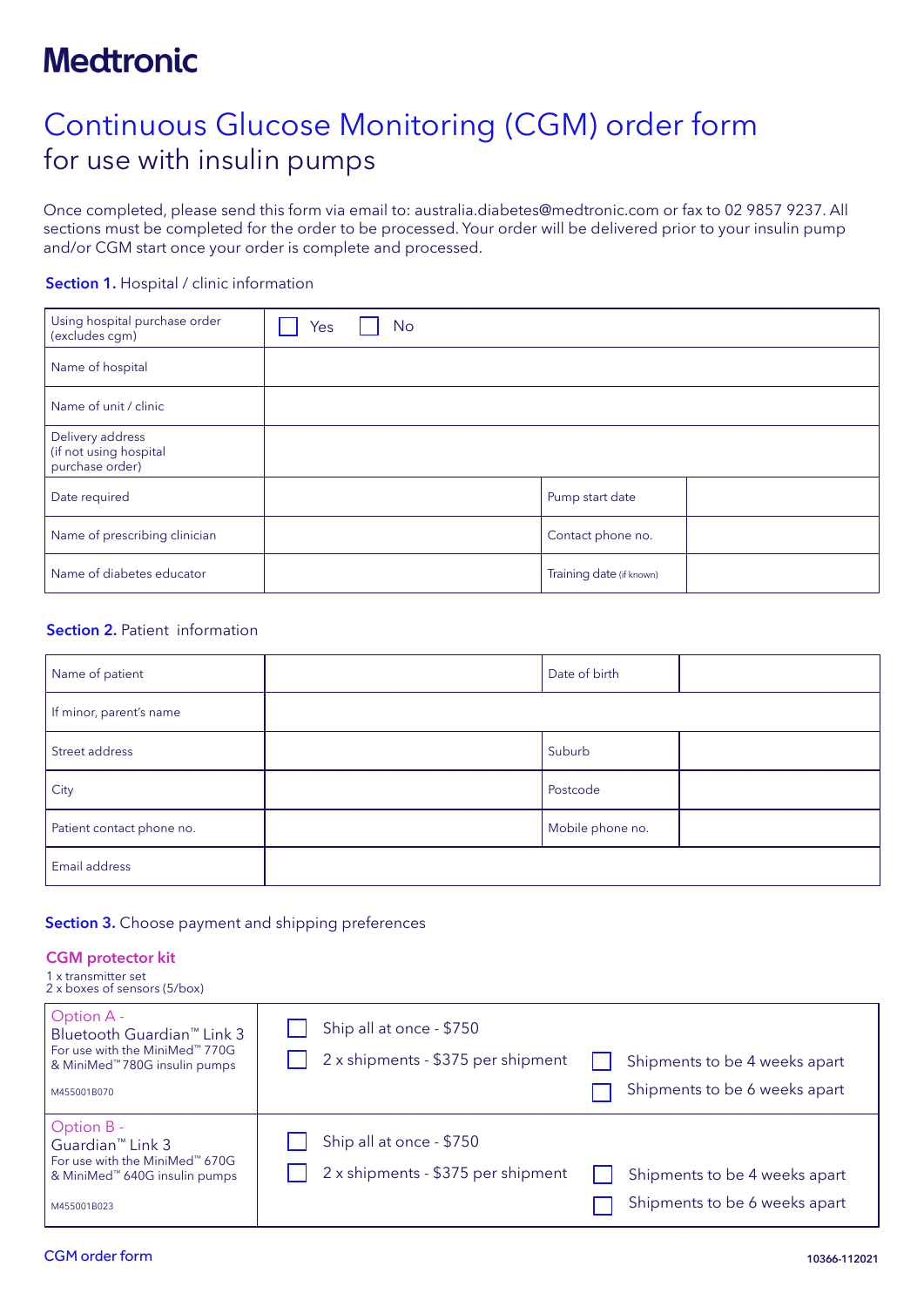# **Medtronic**

# Continuous Glucose Monitoring (CGM) order form for use with insulin pumps

## Section 3. Continued

## Sensor subscription

1 x transmitter set 12 x boxes of sensors (5/box)

| \$250 monthly<br>Guardian <sup>™</sup> Sensor 3<br>l For use with Bluetooth Guardian Link 3 Transmitter<br>  (MiniMed™770G & 780G insulin pumps) | <b>Transmitter at Start</b>                                                                                                                              |
|--------------------------------------------------------------------------------------------------------------------------------------------------|----------------------------------------------------------------------------------------------------------------------------------------------------------|
| \$250 monthly<br>l Guardian™ Sensor 3<br>l For use with Guardian Link 3 Transmitter<br>  (MiniMed™640G & 670G insulin pumps)                     | <b>Transmitter at Start</b><br><b>Transmitter at End</b>                                                                                                 |
|                                                                                                                                                  | $\blacksquare$ Nets This form is to be completed for the nursesses of ordering Modtronic CCM in Australia and New Zeeland A hoolthcare professional must |

his form is to be completed for the purposes of ordering Medtronic CGM in Australia and New Zealand. A healthcare professional must complete and sign this form in order to confirm that CGM has been recommended to the intended recipient ('the Patient') and that the healthcare professional will facilitate training for the Patient in the use of CGM. A healthcare professional may sign this form on behalf of the Patient, provided that they have obtained the Patient's consent to do so and that they have communicated the content and meaning of Section 6 to the Patient. This form must be completed in full to enable it to be processed. Please ensure you print clearly on this form.

### **Section 4. Payment information**

Medtronic will arrange payment directly with the Patient on receipt of this form as per Section 6. A Medtronic Diabetes Therapy Consultant will contact the Patient via phone or email to arrange for payment to be made via credit card. The Patient is responsible for ensuring that they have made payment prior to the intended CGM initiation date.

#### Section 5. Health care professional attestation & signature / date

| Please note that Stamps are not acceptable. Signature and date must be handwritten:                                                                                                                                                                                                                                 |  |
|---------------------------------------------------------------------------------------------------------------------------------------------------------------------------------------------------------------------------------------------------------------------------------------------------------------------|--|
| I certify that I am a registered Healthcare Professional and that the named patient is indicated for treatment using the CGM ordered. I agree to train the Patient in the operation of the CGM ordered in Section 3.                                                                                                |  |
| I confirm that a copy of this order will be retained as part of the patient's medical record. I understand that Medtronic disclaims all liability with respect to the falsification or modification of this attestation of cli<br>confirmation that my patient consents to my sharing of their data with Medtronic. |  |
| I confirm that I have communicated the privacy statement above to my patient and obtained their permission to share<br>their personal and sensitive data with Medtronic.<br>(If this box is ticked and the section is signed by the required signatory, the Patient does not need to sign this document).           |  |
| Prescribing clinician's signature: __________<br>Date:                                                                                                                                                                                                                                                              |  |

### Section 6. Patient attestation & signature / date

|                                 | Please tick all that apply:                                                                                                                                                                                                                                                                                |  |  |
|---------------------------------|------------------------------------------------------------------------------------------------------------------------------------------------------------------------------------------------------------------------------------------------------------------------------------------------------------|--|--|
|                                 | l confirm my intention to participate in the StartRight™ program of personalised coaching services related to this technology.                                                                                                                                                                             |  |  |
|                                 | I authorise a Medtronic representative to register a new MiniMed eShop account on my behalf. It will be my responsibility<br>to update the temporary password provided to a new secure password, and update any personal details where required.                                                           |  |  |
|                                 | confirm that I have read and understood the Privacy Statement on Page 3 and consent to Medtronic collecting and<br>storing my sensitive personal details in accordance with the Medtronic Privacy Policy. I understand I can withdraw my<br>consent to receiving communication from Medtronic at any time. |  |  |
| Date: <u>__________________</u> |                                                                                                                                                                                                                                                                                                            |  |  |

#### Important - please read:

· Prices are GST exempt · The glucose sensor storage temperature is between 2C and 30C at all times. The shelf life of the sensors is 6 months (Enlite Sensor) or 12 months (Guardian Sensor 3) from date of manufacture · Delivery is ex stock (Sydney) via courier. For inquiries: Please call 1800 777 808